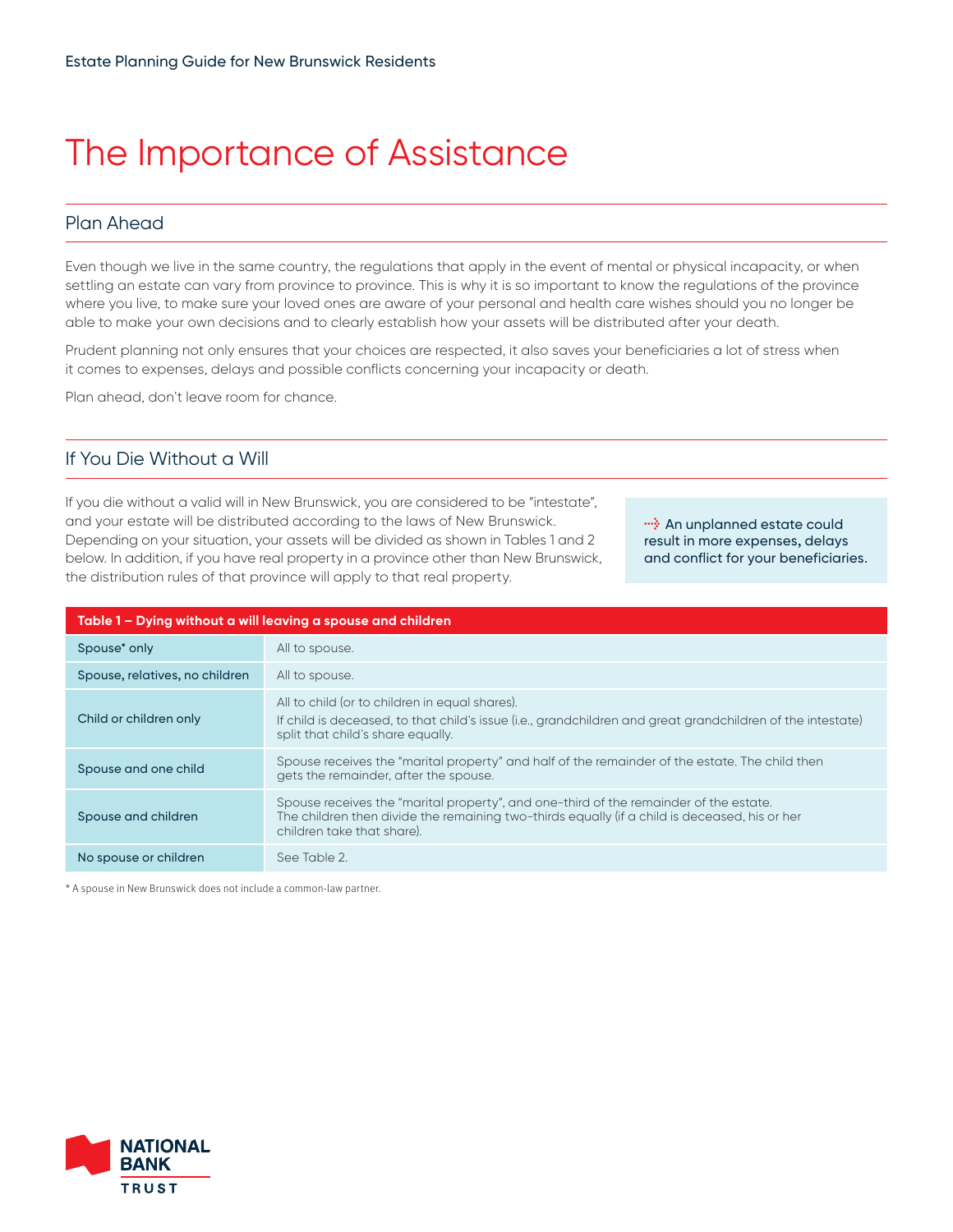| Parents in equal shares, if both are living, or all to the surviving parent.<br>If no parent alive, then to brothers and sisters equally (if a brother and/or sister is deceased,<br>his or her children take his or her share).<br>No spouse or children<br>If no brothers and sisters, to nieces and nephews, and if none, then to next of kin.<br>If there is no next of kin, then it all goes to the Provincial Government. | Table 2 – Dying without a will leaving no spouse or children |  |  |
|---------------------------------------------------------------------------------------------------------------------------------------------------------------------------------------------------------------------------------------------------------------------------------------------------------------------------------------------------------------------------------------------------------------------------------|--------------------------------------------------------------|--|--|
|                                                                                                                                                                                                                                                                                                                                                                                                                                 |                                                              |  |  |

#### Preparing for Incapacity

#### **In New Brunswick, incapacity planning includes an Enduring Power of Attorney respecting property matters and a Power of Attorney for personal care.**

The Enduring Power of Attorney respecting property matters authorizes the attorney to make financial and legal decisions on your behalf. Your attorney can do anything with your property that you could do when capable, with certain restrictions, such as making or altering a will on behalf of the donor. Further restrictions on the authority of your attorney may be set out in the Enduring Power of Attorney document. The Enduring Power of Attorney only applies while you are alive and ceases to be effective upon your death. It is important that the attorney is someone whom you trust, and who has the skills to manage your property. In addition, for older donors, it is essential to appoint a younger person, possibly as an alternate, to act if the first person selected cannot fulfill his or her duties. In some cases, it may be appropriate to appoint a trust company, such as National Bank Trust as your attorney for property.

A Power of Attorney for personal care gives the authority to an attorney to make personal care decisions on your behalf when you are no longer capable of making decisions or communicating your wishes. The Power of Attorney for personal care also allows you to set out your instructions regarding your personal care in the event that you are unable to communicate or lack capacity. Usually, your attorney is someone who respects your philosophy of life and who you trust will honour your wishes. Discussing your wishes ahead of time with your attorney will help him or her understand the type of care you wish to receive and will make it easier for your attorney to make these decisions when the time comes.

**l** Your incapacity plan and estate plan should be prepared in coordination with your spouse. You should seek legal advice to ensure that both plans work together and your overall wishes are implemented.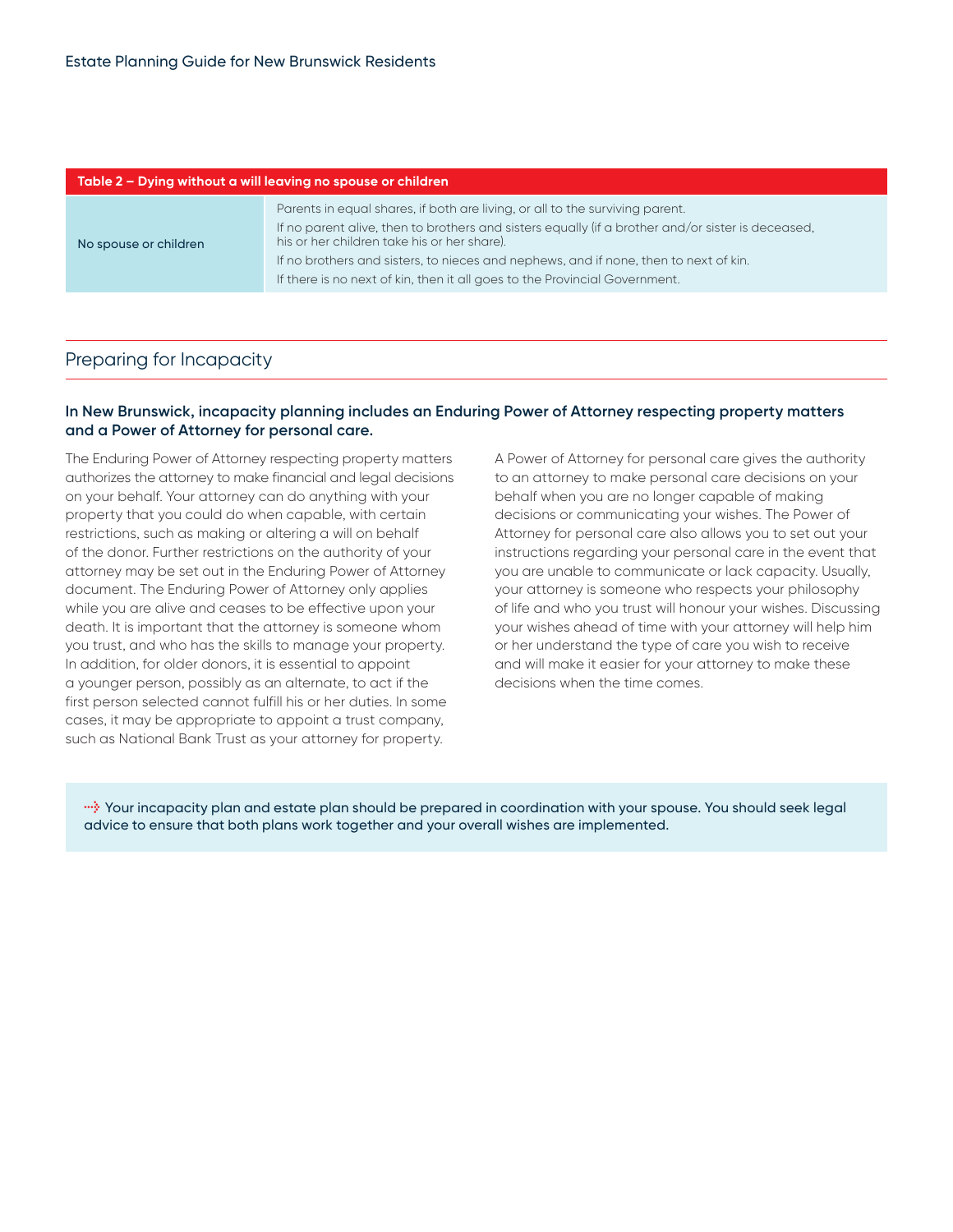#### Probate Facts

Probate is the process where the executor files an application with The Probate Court of New Brunswick to verify that the document is your last will and that it is valid in accordance with the laws of New Brunswick. The Court will issue a "Grant of Probate" confirming the right of the executor to manage the estate, confirming the validity of the will and giving assurance that assets are transferred to the proper beneficiaries. In this way, probate provides some liability protection to the executor.In New Brunswick, the probate taxes are as follows:

| Table 3 – Probate Taxes in New Brunswick* |                                      |  |
|-------------------------------------------|--------------------------------------|--|
| <b>Estate value</b>                       | Tax                                  |  |
| <b>Under \$5,000</b>                      | \$25                                 |  |
| \$5,001 to \$10,000                       | \$50                                 |  |
| \$10,001 to \$15,000                      | \$75                                 |  |
| \$15,001 to \$20,000                      | \$100                                |  |
| \$20,001 plus                             | \$5 per \$1,000 (or portion thereof) |  |
|                                           |                                      |  |

\* As of December 2016.

These probate taxes can be minimized in a variety of ways, including:

- > Gifting during your lifetime;
- > Designating beneficiaries on registered plans such as RRSPs, RRIFs, TFSAs, life insurance policy proceeds, pension plans and segregated funds;
- > Transferring real property into joint tenancy;
- > Adding joint owners to bank and investment accounts; and
- > Transferring property into a trust during your lifetime.

Please note that the above techniques do not replace the need for a will. They are merely additional tools for transferring assets.

There are significant advantages and disadvantages with each of the above planning techniques. If you focus too much on avoiding probate fees, your plan may have unintended consequences. For example, you may create trusts in your will and also designate beneficiaries for your major assets such as your RRIF and insurance policies. The end result may be that your estate avoids probate on these assets but there may be insufficient assets with which to establish the trusts because the assets are no longer part of your estate that is subject to the terms of your will. In many of these cases, the probate fees saved will be less than the potential benefits of trust planning and proper will drafting. In addition, transferring property into joint ownership can lead to reduced control over your assets during your lifetime and potential disputes among your heirs after your death.

*l* We strongly recommend that you have a discussion with your legal advisor before implementing any of these options to ensure they fit with your overall estate plan.